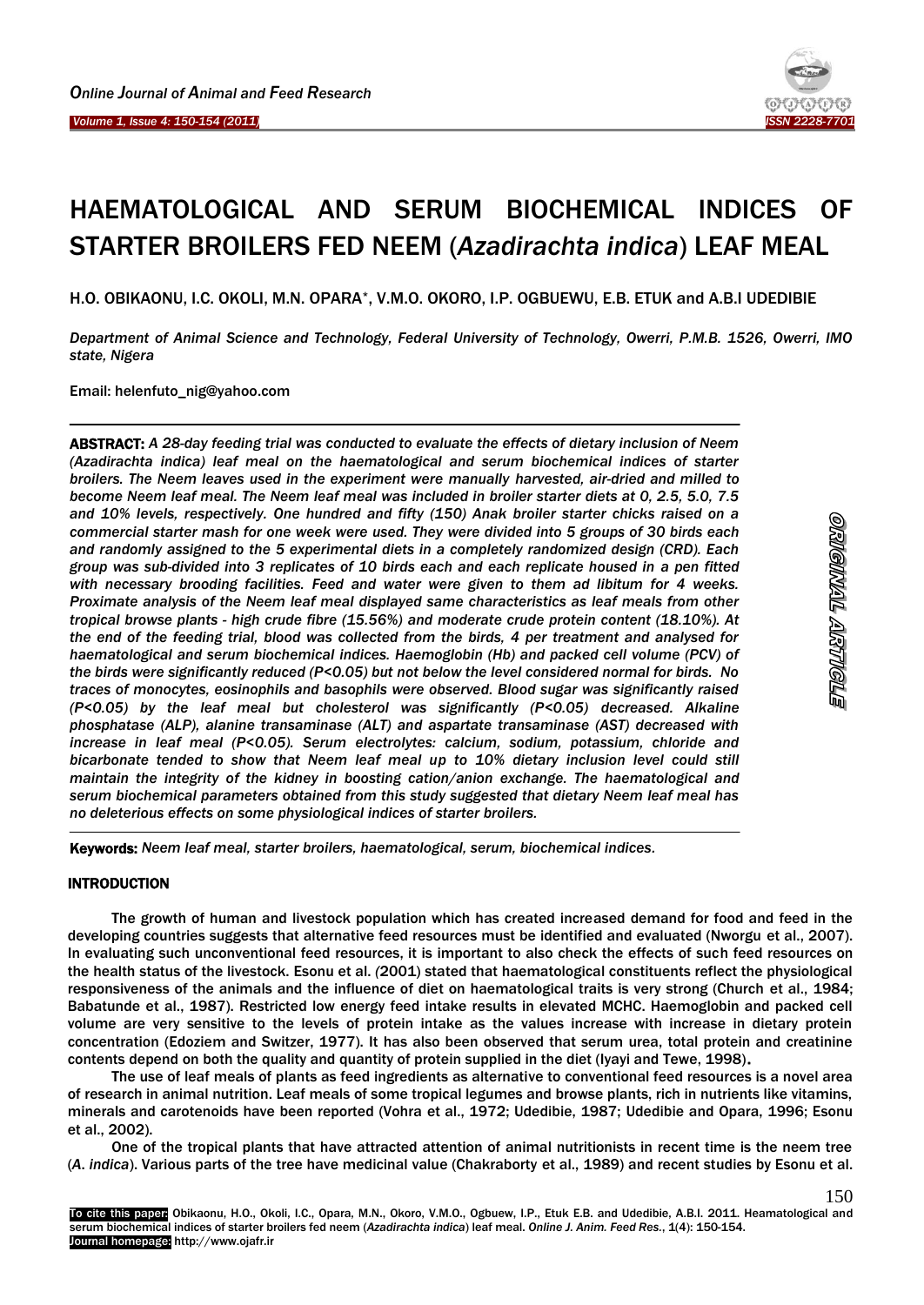(2006) have shown that its leaf meal could be of some value in the diet of laying hens both as feed ingredient and egg yolk pigmenter. There is the need to also evaluate its effects on haematological and serum biochemical constituents of poultry.

The studies herein reported were therefore designed to examine the haematological and serum biochemical indices of starter broilers as affected by dietary Neem leaf meal.

# MATERIALS AND METHODS

## Study sites

This study was carried out in the Poultry Unit of the Teaching and Research Farm of the School of Agriculture and Agricultural Technology and Animal Science Laboratory of the Federal University of Technology, Owerri, Imo State, Nigeria. Imo State lies between latitude 4˚4' and 6˚3' N and longitude 6˚15' and 8˚15' E. Owerri is about 100m above sea level. The climatic data of Owerri as summarized in Ministry of Lands and Survey Atlas (1984) of Imo State is as follows: mean annual rainfall, 2500 mm; temperature range, 26.5 – 27.5˚C and humidity range of 70 – 80 %. Dry season duration (i.e. months with less than 65mm rainfall) is 3months. The annual evapo-transpiration is 1450 mm and the soil type is essentially sandy loam with average pH of 5.5.

## Source and processing of Neem leaves

Fresh green Neem leaves used for the experiment were harvested within the University environment. Each batch of collection was air-dried. They were considered adequately dried when they became crispy to the touch. They were then milled, using a hammer mill with 2 mm sieve, to produce Neem leaf meal (NLM). Samples of the leaf meal were subjected to proximate analysis according to AOAC (1995).

## Experimental Diets

Five white maize-based experimental broiler starter diets (23% CP) were made, incorporating the leaf meal at 5 levels of 0.00, 2.50, 5.00, 7.50 and 10% designated as  $T_0$ ,  $T_{2.50}$ ,  $T_{5.0}$ ,  $T_{7.5}$  and  $T_{10}$ , respectively. The ingredient composition of the experimental diets is shown in Table 1. The diets were balanced for crude protein and caloric content as per the requirements of this class of birds in the tropics (Sansbury, 1980).

| Table 1 - Ingredient composition of the broiler starter experimental diets                                                                                                               |                                 |         |         |         |         |  |  |
|------------------------------------------------------------------------------------------------------------------------------------------------------------------------------------------|---------------------------------|---------|---------|---------|---------|--|--|
|                                                                                                                                                                                          | Dietary levels of leaf meal (%) |         |         |         |         |  |  |
| Ingredients (%)                                                                                                                                                                          | 0.00                            | 2.50    | 5.00    | 7.50    | 10.00   |  |  |
| <b>White Maize</b>                                                                                                                                                                       | 50.00                           | 49.00   | 47.00   | 46.00   | 45.00   |  |  |
| Neem Leaf meal                                                                                                                                                                           | 0.00                            | 2.50    | 5.00    | 7.50    | 10.00   |  |  |
| Soybean meal                                                                                                                                                                             | 26.00                           | 26.00   | 26.00   | 26.00   | 26.00   |  |  |
| <b>Wheat offal</b>                                                                                                                                                                       | 10.00                           | 8.50    | 8.00    | 6.50    | 5.00    |  |  |
| Palm kernel cake                                                                                                                                                                         | 5.00                            | 5.00    | 5.00    | 5.00    | 5.00    |  |  |
| <b>Fish meal</b>                                                                                                                                                                         | 2.00                            | 2.00    | 2.00    | 2.00    | 2.00    |  |  |
| <b>Blood meal</b>                                                                                                                                                                        | 3.00                            | 3.00    | 3.00    | 3.00    | 3.00    |  |  |
| <b>Bone meal</b>                                                                                                                                                                         | 3.00                            | 3.00    | 3.00    | 3.00    | 3.00    |  |  |
| <b>Common Salt</b>                                                                                                                                                                       | 0.25                            | 0.25    | 0.25    | 0.25    | 0.25    |  |  |
| Vitamin/Trace min. premix                                                                                                                                                                | 0.25                            | 0.25    | 0.25    | 0.25    | 0.25    |  |  |
| L-Ivsine                                                                                                                                                                                 | 0.25                            | 0.25    | 0.25    | 0.25    | 0.25    |  |  |
| L-methionine                                                                                                                                                                             | 0.25                            | 0.25    | 0.25    | 0.25    | 0.25    |  |  |
| <b>Total</b>                                                                                                                                                                             | 100.00                          | 100.00  | 100.00  | 100.00  | 100.00  |  |  |
| <b>Calculated Analysis (% of Dm)</b>                                                                                                                                                     |                                 |         |         |         |         |  |  |
| Crude protein                                                                                                                                                                            | 21.97                           | 21.96   | 21.95   | 21.92   | 21.94   |  |  |
| Crude fibre                                                                                                                                                                              | 4.41                            | 4.70    | 5.00    | 5.28    | 5.57    |  |  |
| Ash                                                                                                                                                                                      | 4.02                            | 4.06    | 4.11    | 4.16    | 4.20    |  |  |
| <b>Ether extract</b>                                                                                                                                                                     | 4.34                            | 4.32    | 4.33    | 4.31    | 4.30    |  |  |
| Calcium                                                                                                                                                                                  | 1.82                            | 1.82    | 1.82    | 1.82    | 1.82    |  |  |
| <b>Phosphorus</b>                                                                                                                                                                        | 0.98                            | 0.98    | 0.97    | 0.96    | 0.95    |  |  |
| Metabolizable Energy(kcal/kg)                                                                                                                                                            | 2734.71                         | 2702.91 | 2690.27 | 2683.45 | 2685.45 |  |  |
| Each kg of feed contained: Vit. A, 2, 000,000 i.u; vit. D <sub>3</sub> , 100 iu; vit. E, 8g; vit. K, 0.4g; vit. B <sub>1</sub> , 0.3g; vit. B <sub>2</sub> , 1.0g; vit. B <sub>6</sub> , |                                 |         |         |         |         |  |  |
| 0.6g; vit. C, 2.40g, vit. B <sub>12</sub> , 40g; Mn, 160g; Fe, 8.0g; Zn, 7.2g; Cu, 0.3g; Iodine, 0.25g; Co, 36.0mg; Se, 16.0mg.                                                          |                                 |         |         |         |         |  |  |

# Experimental Birds and Design

One hundred and fifty (150) Anak broiler chicks raised on a commercial starter mash for one week were used. They were divided into 5 groups of 30 birds each and each group randomly assigned to one of the 5 experimental diets in a completely randomized design (CRD). Each group was further sub-divided into 3 replicates of 10 birds each and each replicate housed in a pen fitted with necessary brooding facilities. Feed and water were given to them *adlibitum*. The birds were weighed at the beginning of the trial and thereafter, weekly. Daily feed intake per group was determined by weighing the feed offered and the left-over the following morning. The feeding trial lasted 4 weeks.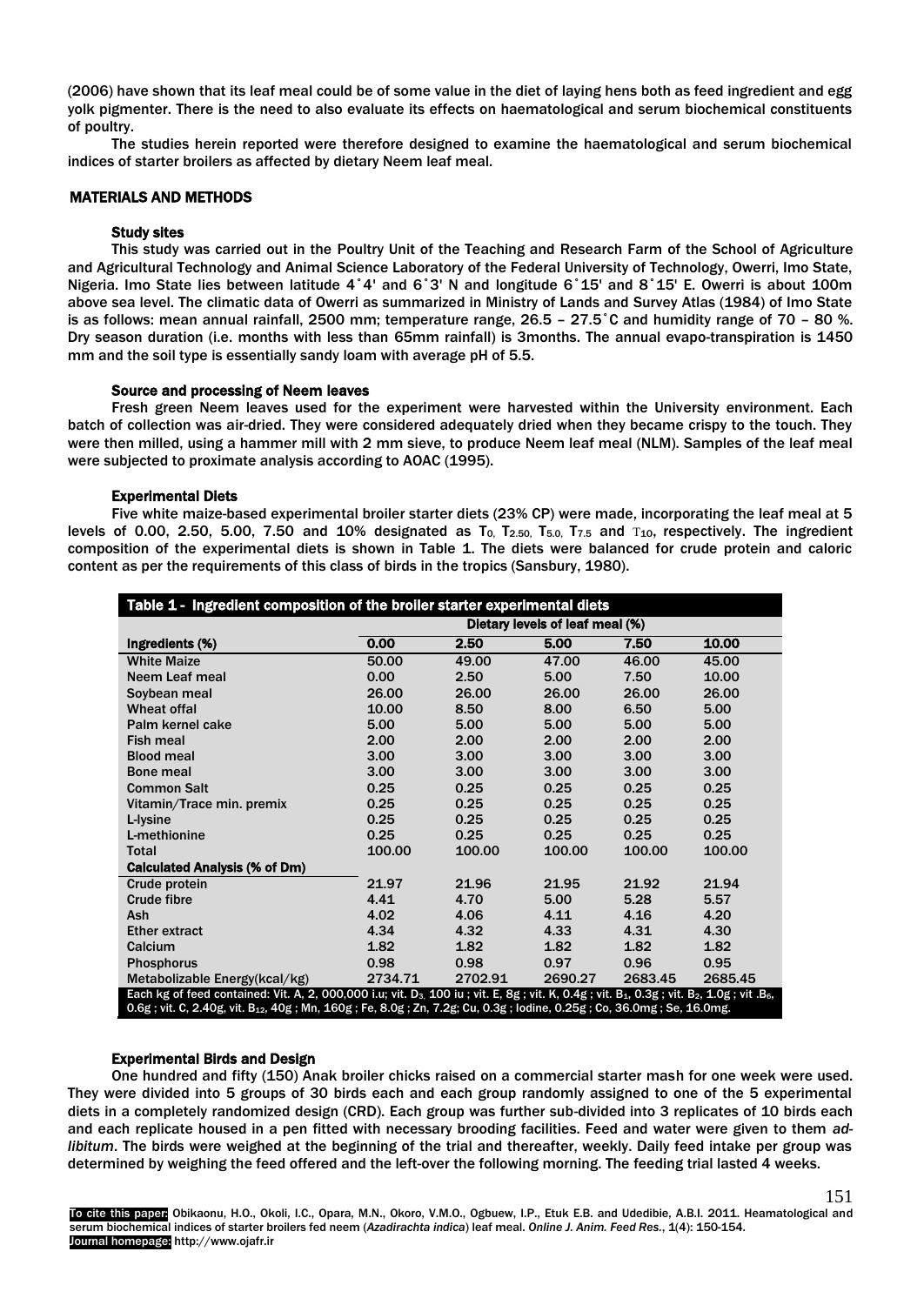# Blood collection and Analysis

At the end of the feeding trial (5<sup>th</sup> week) blood samples were collected from one broiler bird per replicate, making three samples per treatment. Bleeding was done from the punctured wing vein with a 5 ml scalp vein needle set. About 2 ml of blood was collected from each bird into two sets of sterilized bottles, one containing ethylenediaminetetraacetic acid (EDTA) as the anti–coagulant for determination of haematological parameters. Haemoglobin concentration (Hb) was determined, using Sahli method and the value recorded in g/100 mls (WHO, 1980), RBC and WBC using the improved Neubauer haemocytometer as described by Dacie and Lewis (1991). PCV was determined by the Microhaematocrit method, while mean corpuscular volume (MCV), mean corpuscular haemoglobin (MCH) and mean corpuscular haemoglobin concentration (MCHC) were calculated using the appropriate formulae.

The second set of bottles without EDTA was centrifuged in a macro centrifuge to obtain serum for biochemical analysis. Total protein was determined, using the burette method as described by Daumas (1975); urea by dimethethyl monoxide method as described by Varley et al. (1980). Creatinine was determined by Jaffe reaction method as described by Henry et al. *(*1974). Albumin was measured using dye–binding technique with bromocresol green as described by Doumas and Biggs (1972). Serum potassium (K<sup>+</sup>) and sodium (Na<sup>+</sup>) were determined by the calorimetric method, while serum cholesterol was by a modification of the Liebermann- Burchard test.

## Statistical analysis

Data collected were subjected to analysis of variance (ANOVA). Where analysis of variance indicated significant treatment effects, the means were separated using Duncan's New Multiple Range Test as described by Steel and Torrie (1980).

# RESULTS AND DISCUSSION:

Proximate composition of the leaf meal is presented in Table 2. The leaf meal displayed same characteristics as leaf meals from other tropical browse plants – high crude fibre and moderate crude protein content as reported for *Jacaranda mimosifolia* (Okorie, 2006) and for *Microdesmis puberula* (Esonu et al., 2002). With relatively high crude fibre content (15.56%), the metabolizable energy must be low even though its gross energy content was high (4.16 Kcal/g).

| Table 2 - Proximate Composition of Neem Leaf Meal (100% DM basis) |         |  |  |  |  |  |
|-------------------------------------------------------------------|---------|--|--|--|--|--|
| <b>Components</b>                                                 | % of dm |  |  |  |  |  |
| <b>Crude Protein</b>                                              | 18.10   |  |  |  |  |  |
| <b>Crude Fibre</b>                                                | 15.56   |  |  |  |  |  |
| <b>Ether Extract</b>                                              | 2.50    |  |  |  |  |  |
| Ash                                                               | 5.62    |  |  |  |  |  |
| Nitrogen free Extract                                             | 58.22   |  |  |  |  |  |
| Gross Energy (Kcal/gm)                                            | 4.16    |  |  |  |  |  |

## Haematological Indices

The haematological indices of the starter broilers fed graded levels of Neem leaf meal are presented in table 3. The Hb value for T5.0 compared favourably (P>0.05) with that of control. There were no significant differences  $(P>0.05)$  among the Hb values for T<sub>2.5</sub>, T<sub>7.5</sub> and T<sub>10</sub>. The values of Hb recorded by all the groups were, however, within the normal range for chicken (Aiello and Mays, 1998; Okeudo, 2003). There was significant difference (P<0.05) between the ESR values for T<sub>0</sub> and those of T<sub>7.5</sub> and T<sub>10</sub>. There were no significant differences (P>0.05) among the control and those of  $T_{2.5}$  and  $T_{5.0}$ . The ESR was rather decreasing with increase in leaf meal inclusion. Sedimentation rates are increased in cases of acute general infection, malignant tumours and pregnancy.

| Table 3 - Effects of graded levels of Neem leaf meals on the haematological parameters of starter broilers |                   |                    |                   |                    |                   |            |  |  |
|------------------------------------------------------------------------------------------------------------|-------------------|--------------------|-------------------|--------------------|-------------------|------------|--|--|
| <b>Dietary levels of Neem leaf meal</b>                                                                    |                   |                    |                   |                    |                   |            |  |  |
| <b>Indices</b>                                                                                             | To                | $T_{2.5}$          | T <sub>5.0</sub>  | T <sub>7.5</sub>   | T <sub>10</sub>   | <b>SEM</b> |  |  |
| Hb $(g/d)$                                                                                                 | 9.60a             | 8.00 <sup>b</sup>  | 9.17ab            | 8.40 <sup>b</sup>  | 8.67 <sup>b</sup> | 0.28       |  |  |
| ESR ( $Mm/1hr$ )                                                                                           | 6.33a             | 4.67a              | 4.67a             | 2.00 <sup>b</sup>  | 3.00 <sup>b</sup> | 0.75       |  |  |
| TWBC $x$ 10 <sup>3</sup> (uL)                                                                              | 1.143a            | 0.787 <sup>b</sup> | 1.325a            | 1.578a             | 1.119a            | 0.08       |  |  |
| $PCV$ (%)                                                                                                  | 28.33a            | 23.33 <sup>b</sup> | 27.33a            | 25.00 <sup>b</sup> | 26.00ab           | 0.87       |  |  |
| Heterophils (%)                                                                                            | 4.00 <sup>b</sup> | 4.67 <sup>b</sup>  | 5.00 <sub>b</sub> | 6.00a              | 4.00 <sup>b</sup> | 0.45       |  |  |
| Lymphocytes (%)                                                                                            | 96.00a            | 95.33a             | 95.00a            | 95.33a             | 96.00a            | 0.45       |  |  |
| Monocytes (%)                                                                                              | 0.00              | 0.00               | 0.00              | 0.00               | 0.00              | 0.00       |  |  |
| Eosinophils (%)                                                                                            | 0.00              | 0.00               | 0.00              | 0.00               | 0.00              | 0.00       |  |  |
| Basophils (%)                                                                                              | 0.00              | 0.00               | 0.00              | 0.00               | 0.00              | 0.00       |  |  |
| abMeans in the same row with different superscripts are significantly different ( $P < 0.05$ )             |                   |                    |                   |                    |                   |            |  |  |

To cite this paper: Obikaonu, H.O., Okoli, I.C., Opara, M.N., Okoro, V.M.O., Ogbuew, I.P., Etuk E.B. and Udedibie, A.B.I. 2011. Heamatological and serum biochemical indices of starter broilers fed neem (*Azadirachta indica*) leaf meal. *Online J. Anim. Feed Res.*, 1(4): 150-154. Journal homepage: http://www.ojafr.ir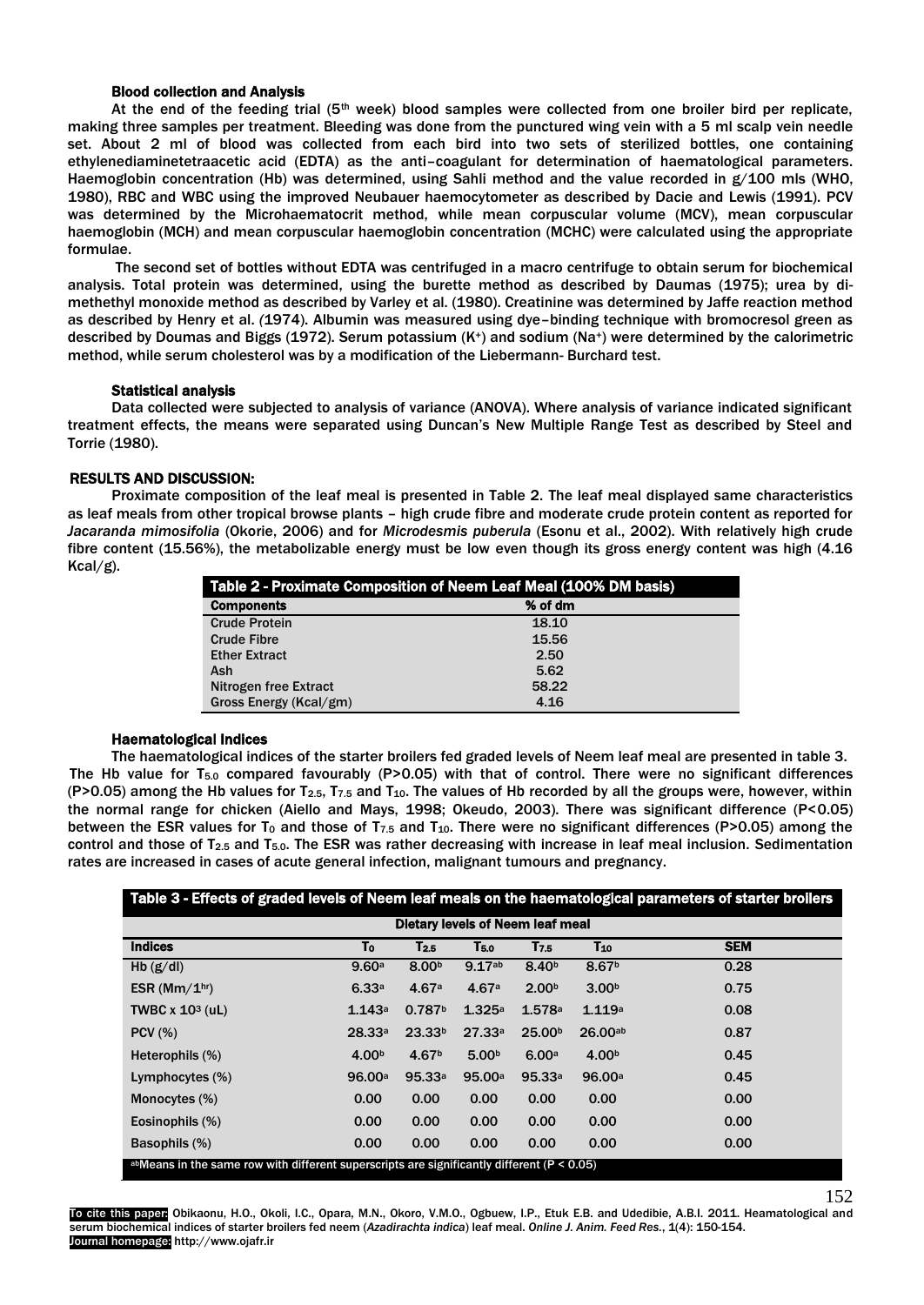It shows therefore that the birds did not suffer from any of the aforementioned. Except for T<sub>2.5</sub>, the values of TWBC for the Neem leaf groups compared favourably with that of the control and also were within the normal range. There were significant differences (P<0.05) between the PCV of the control and those of  $T_{2.5}$  and  $T_{10}$ . However,  $T_{5.0}$ compared favourably (P>0.05) with the control. The lymphocytes were not significantly affected by the treatments (P>0.05). No traces of monocytes, eosinophils and basophils were observed in all the treatment groups as earlier reported by Akpan (2007). It therefore shows that Neem leaf meal did not produce any form of infection since these parameters only observed when there is infection (Frandson, 1974).

#### Serum Biochemical Indices

The serum biochemical constituents of the birds are shown in table 4. Neem leaf meal tended to elevate the blood glucose level of the birds while reducing the cholesterol level. The increase in blood sugar level as the dietary Neem leaf meal increased was quite interesting because birds generally maintain a high and relatively constant blood sugar level even in low feed intake (Liukkonen-Anttila, 2001). The decline in cholesterol level with increase in dietary Neem leaf meal is in agreement with the report of Ogbuewu et al. (2008) in a similar work with rabbits. Upadhyay (1990) also reported a decline in blood cholesterol levels of broilers and rats fed Neem leaf meal.

Dietary Neem leaf meal did not significantly (P>0.05) affect the calcium, sodium and potassium levels but significantly (P<0.05) decreased the phosphate level while significantly (P<0.05) and steadily, increasing the chloride level as its level increased. The non-significant increase in serum calcium is an indication that the integrity of the kidney was maintained as reported by Ogbuewu (2008). Serum total protein steadily decreased with increase in dietary Neem leaf meal although the differences were not statistically significant (P>0.05)

Serum albumin and globulin did not show much consistency although at 10% dietary Neem leaf meal inclusion, they became significantly (P<0.05) depressed. Serum albumin and globulin depend on availability of dietary protein. This means that the proteins of the treatments T<sub>0</sub> -T<sub>7</sub>.5, were similarly available to the birds, confirming the earlier observation by Hoffenberg et al. (1966). Urea level declined with Neem leaf meal but creatinine was not affected by the treatments (P>0.05), an indication that the proteins in the diets were effectively utilized. Alanine transaminase (ALT), alkaline phosphatase (ALP) and aspartate transaminase (AST) were depressed as the level of dietary Neem leaf meal increased, indicating no toxic effect within the liver parenchyma of the birds.

| Table 4 - Effects of dietary Neem leaf meal on serum biochemical indices of starter broilers |                    |                     |                       |                     |                     |            |  |
|----------------------------------------------------------------------------------------------|--------------------|---------------------|-----------------------|---------------------|---------------------|------------|--|
| <b>Dietary levels of Neem leaf meal</b>                                                      |                    |                     |                       |                     |                     |            |  |
| <b>Indices</b>                                                                               | To                 | $T_{2.5}$           | T5.0                  | T7.5                | T <sub>10</sub>     | <b>SEM</b> |  |
| Glucose $(mg/dl)$                                                                            | 160.50a            | 190.47ba            | 224.73 <sup>b</sup>   | 195.23 <sup>b</sup> | 272.37c             | 13.22      |  |
| Calcium (mg/dl)                                                                              | 9.9a               | 9.57a               | 10.60a                | 10.10a              | 9.80a               | 0.31       |  |
| Inorg. Phosphate (mg/dl)                                                                     | 5.93a              | 4.93 <sub>bc</sub>  | 5.22 <sub>b</sub>     | 4.87 <sup>c</sup>   | 4.17c               | 0.23       |  |
| Cholesterol (mg/dl)                                                                          | 144.83a            | 151.87 <sup>a</sup> | 51.87c                | 77.80bc             | 85.17 <sup>b</sup>  | 1.36       |  |
| Protein $(g/d)$                                                                              | 3.20a              | 3.03a               | 3.03a                 | 2.90a               | 2.76a               | 1.67       |  |
| Albumin $(g/d)$                                                                              | 1.23a              | 1.37 <sub>ab</sub>  | 1.47a                 | 1.43a               | 1.03 <sup>b</sup>   | 0.07       |  |
| Globulin $(g/d)$                                                                             | 1.96a              | 1.67 <sup>b</sup>   | 1.57 <sub>bc</sub>    | 1.47c               | 1.73a               | 0.09       |  |
| Urea $(mg/dl)$                                                                               | 30.53a             | 29.27a              | 28.03a                | 27.27ab             | 27.03 <sup>b</sup>  | 1.23       |  |
| Creatinine (mg/dl)                                                                           | 0.90a              | 0.90a               | 0.09a                 | 0.09a               | 0.09a               | 0.05       |  |
| Sodium (Mmol/L)                                                                              | 147.93a            | 153.37ab            | 158.37a               | 156.70a             | 148.53a             | 1.77       |  |
| Potassium (Mmol/L)                                                                           | 3.50a              | 3.20a               | 3.80a                 | 5.07 <sub>b</sub>   | 3.87a               | 0.37       |  |
| Chloride (Mmol/L)                                                                            | 79.07 <sup>a</sup> | 69.60 <sup>a</sup>  | 78.20 <sup>a</sup>    | 81.03a              | 103.10 <sup>b</sup> | 3.49       |  |
| Bicarbonate (Mmol/L)                                                                         | 16.67a             | 17.17a              | 22.03 <sup>b</sup>    | 19.03 <sup>b</sup>  | 17.17a              | 0.74       |  |
| Tot. Billirubin (mg/dl)                                                                      | 0.70a              | 0.50 <sup>b</sup>   | 0.37 <sup>b</sup>     | 0.43 <sup>b</sup>   | 0.70a               | 0.51       |  |
| Conjugated billirubin (mg/dl)                                                                | 0.37a              | 0.23 <sup>b</sup>   | 0.20 <sup>b</sup>     | 0.20 <sup>b</sup>   | 0.40a               | 0.05       |  |
| $ALP$ (iu/l)                                                                                 | 419.77a            | 395.93 <sup>a</sup> | 396.50 <sup>a</sup>   | 340.77b             | 311.33 <sup>b</sup> | 11.13      |  |
| $ALT$ (iu/l)                                                                                 | 23.33a             | 19.00 <sup>b</sup>  | $15.67$ <sub>bc</sub> | 12.67c              | 12.00c              | 1.26       |  |
| $AST$ (iu/l)                                                                                 | 53.33a             | 43.00 <sup>b</sup>  | 39.00 <sup>b</sup>    | 32.00 <sup>c</sup>  | 18.00 <sup>d</sup>  | 3.64       |  |
| abc Means within a row with different superscripts are significantly different (P<0.05)      |                    |                     |                       |                     |                     |            |  |

## **CONCLUSION**

We therefore, concluded that Neem leaf meal can be included in the diets of young broiler chicks up to 10% without any deleterious effects on their haematological and serum biochemical constituents. It reduces blood cholesterol and tends to maintain the integrities of both the kidney and liver.

# **REFERENCES**

Aiello SE and Mays M (1998). The Merck-Veterinary Manual, 8th edition. Merck and company.

- Akpan MJ (2007). Effects of neem (*Azadirachta indica*) leaf extract on productive performance, egg quality, haematological indices and coccidial load of laying hens. Msc. Thesis, University of uyo, uyo- Nigeria. pp 59-60.
- AOAC (1995). Association of Official Analytical Chemists. Official Methods of Analysis, 7<sup>th</sup> Edition. Washington D.C.

153